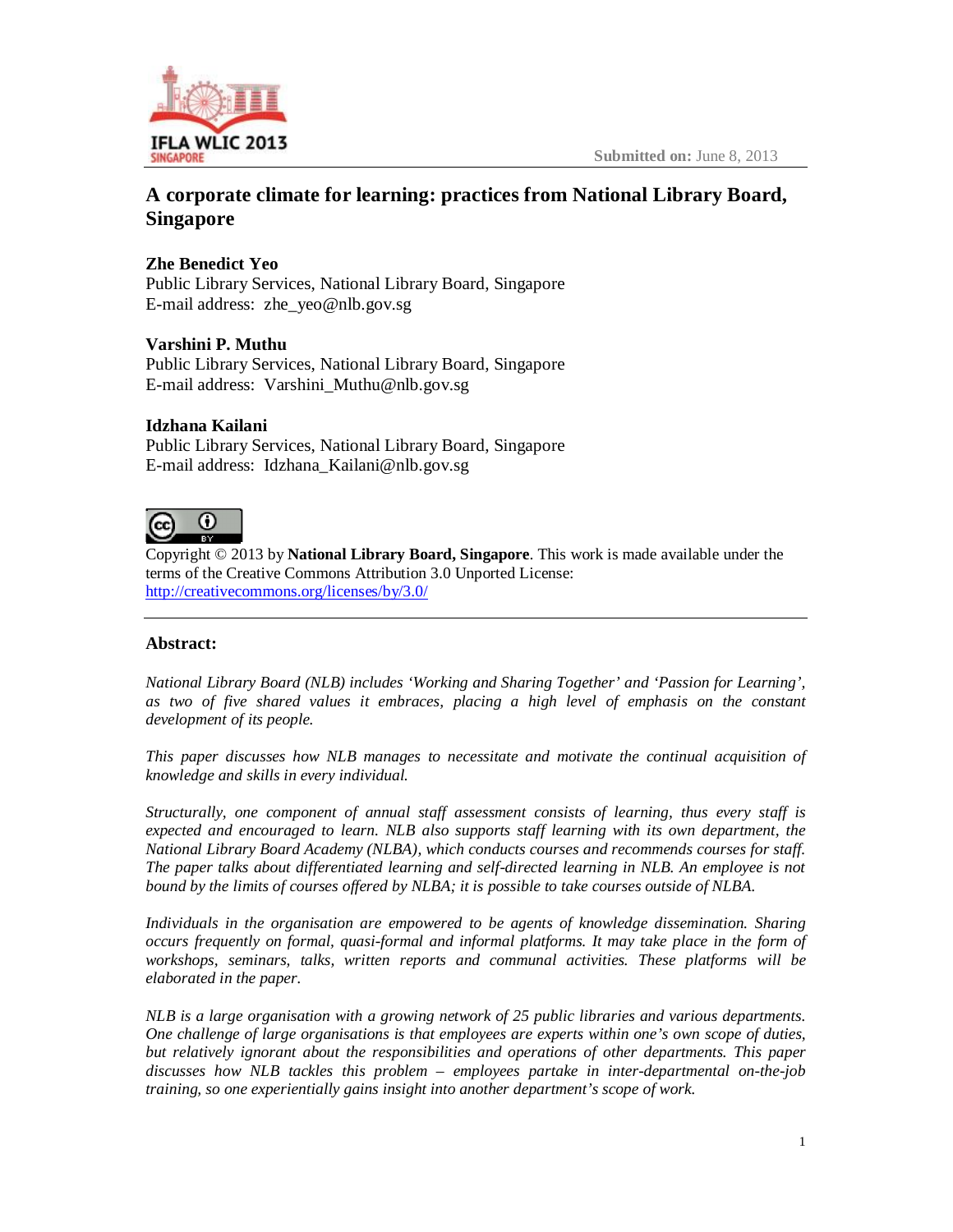*In all, this paper talks about various measures that NLB has in place in support of learning: Core Learning Infrastructure; Formal, Quasi-formal and Informal Platforms for Learning; and Beyondthe-position Learning.* 

**Keywords:** Learning, development, corporate culture, innovation

#### **Introduction**

National Library Board (NLB), Singapore, includes 'Working and Sharing Together' and 'Passion for Learning', as two of five shared values it embraces, placing a high level of emphasis on the constant development of its staff. This paper discusses the measures NLB has in place to necessitate and motivate the continual acquisition of knowledge and skills in every individual. It highlights selected initiatives and practices that are conducive for learning in the hope that anyone who reads this paper might find something useful to adopt and adapt these practices for their own.

The authors have taken the liberty to classify each initiative, practice or measure according to their form and function. This paper shall proceed to discuss three groups of initiatives, practices and measures in the following order:

- i) Core Learning Infrastructure (CLI) Core Learning Infrastructure is concerned with imparting the fundamental knowledge that a professional requires before she is able to carry out her essential job functions. It is also responsible for the canon thrust of learning within the organisation.
- ii) Formal, Quasi-formal and Informal Platforms for Learning (FQIP) Beyond the CLI, there exist various platforms where learning may take place. The various platforms function as powerful supplements to the CLI.
- iii) Beyond-the-position learning and other avenues for attaining knowledge. This section considers the alternative avenues through which a staff may develop new skills and capabilities for themselves and for the organisation.

Taken together, the three groups of initiatives, practices and measures help to cultivate a learning climate in the organisation.

## **1 Core Learning Infrastructure**

Core Learning Infrastructure (CLI) is concerned with imparting the fundamental knowledge that a professional requires before she is able to carry out her essential job functions. It is also responsible for the canon thrust of learning within the organisation. One could say that it is this infrastructure that necessitates learning. Its existence alone is not sufficient to create a learning culture that permeates the whole organisation, but it does set the expectation that the organisation takes learning seriously.

To study NLB's CLI, one needs to examine the Performance Management Programme and the National Library Board Academy.

#### **1.1 Performance Management Programme**

Performance Management Programme (PMP) is system tool used to monitor a staff's contributions and growth throughout the year. Each employee records his or her own involvement in the organisation for appraisal as well as for development purposes.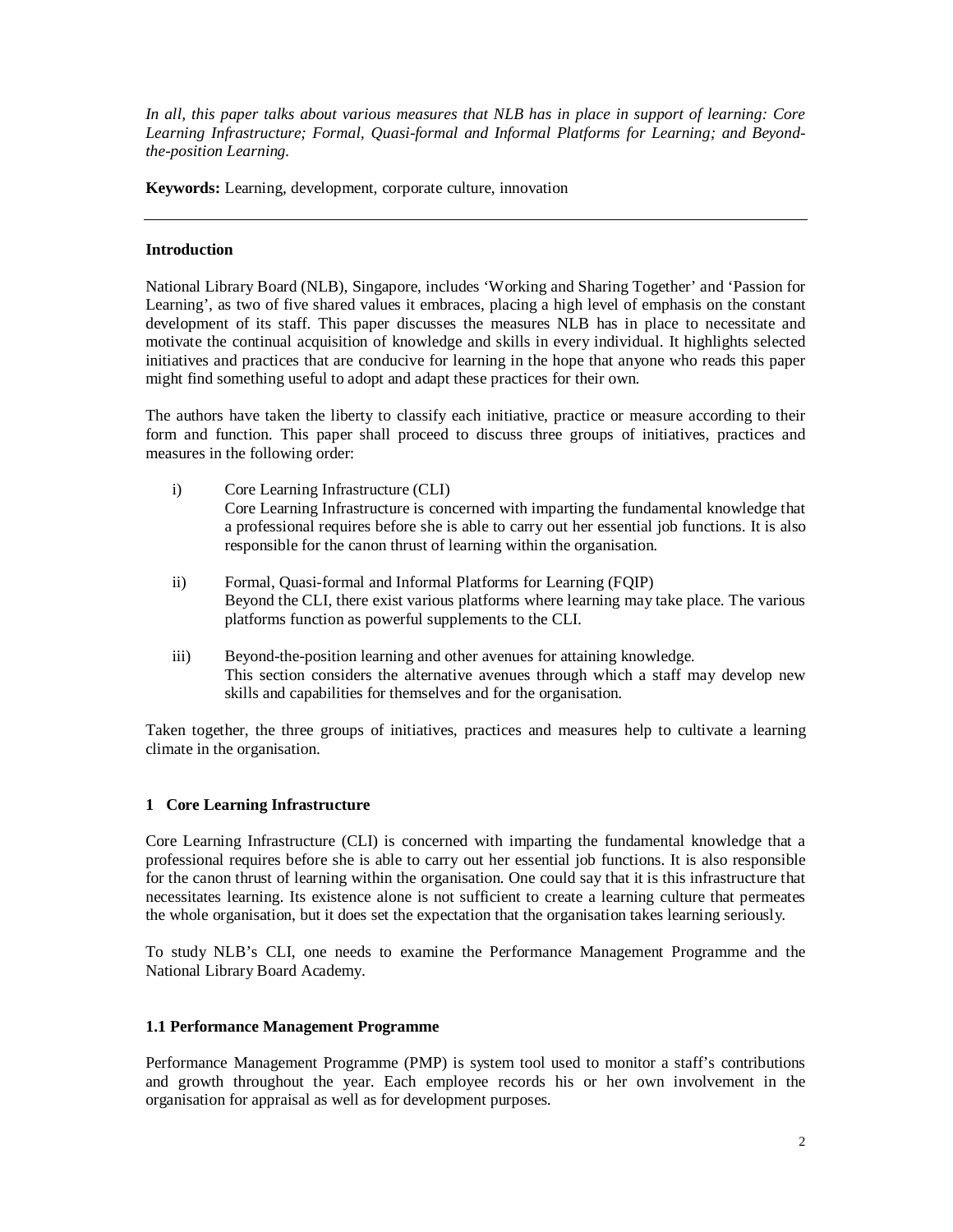For the purpose of appraisal, there is a segment on Personal Development, which accounts for 10% of the staff's overall performance. Correspondingly, a staff is expected to spend about 10% of his working year (which adds up to about 22 working days) to fulfil the Personal Development requirement for PMP.

Personal Development generally consists of contributing to the organisation in an area that is outside of the employee's normal job scope. This encourages an employee to acquaint herself with another department's job scope and duties through an internal job attachment; consequently, it develops skills and knowledge that may be specific to the chosen department/field of attachment.

In a large organisation like NLB, such internal job attachments can yield several options, and can be eye-opening. In financial year 2012 alone, there were 38 different opportunities for personal development (ranging from planning events, assisting in projects, conducting training, delivering services and other areas of work) across 10 different departments to choose from.<sup>1</sup>

In the PMP, there is also a section where the employee highlights how she manages to act in conjunction with NLB's shared values. We have pointed out two out of five NLB's shared values that are relevant to being a learning organisation:

- a) Working and Sharing Together
- b) Passion for Learning.

For shared value, *Working and Sharing Together*, the many opportunities to partake in Personal Development attachments provide employees with the solution to fulfil the requirements as per PMP. Now let us take a look at how employees are supported to fulfil their *Passion for Learning.*

#### **1.2 National Library Board Academy**

National Library Board Academy (NLBA) is the school for learning. It has its own premise and training rooms to conduct lessons. In a recent library management system overhaul, NLBA was responsible for training NLB staff in the usage of the new system through hands-on practise.

Annually, employees in NLB need to immerse themselves in 60 hours of learning. The number of learning hours that each employee attains is recorded in a system. If at this point, learning sounds mechanical and clockwork, it must be restated that this is the core infrastructure to *necessitate* learning. It alone does not mould the climate for self-directed learning (intrinsically motivated and directed learning). The measures to promote self-directed learning shall be discussed in the relevant sections of this paper. NLBA supports the staff in their learning endeavours and helps them to attain that sixty hours of learning. It offers in-house courses relevant for library professionals. For new hires, there is a learning roadmap, which lists core modules that new professionals in NLB need to take.<sup>2</sup> Examples of these modules include courses in service excellence, internet search skills and induction into the administrative framework and operations of NLB. The learning roadmap inducts a new employee into the organisation by acquainting her with the generic modus operandi and shared values of the company.

In addition, for new librarians, there is a list of suggested modules beyond the learning roadmap that aim to be more post-specific. They would select introductory courses from the Professional Diploma Programme (PD100) series, which imparts the fundamental knowledge and skills (eg reference enquiry and tools; library function, management and services etc) necessary for librarianship in NLB.

-

<sup>1</sup> Please see Appendix A for a list of internal attachment positions.

 $2$  Please see Appendix B to see learning roadmap.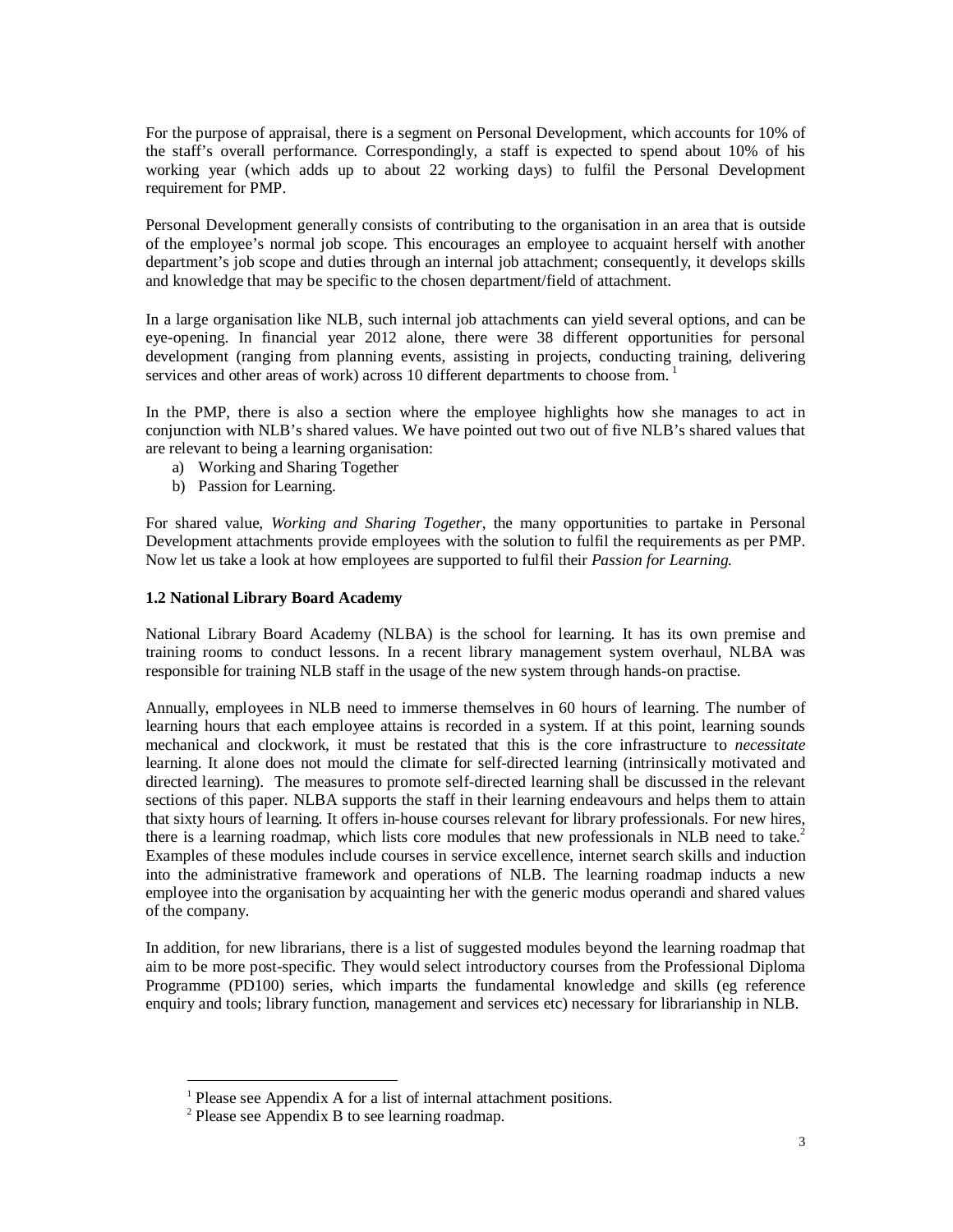NLBA sends out *Learning Broadcasts,* at least once a quarter. A *Learning Broadcast* is an email that lists the upcoming courses, the date which these courses are conducted, and also the targeted audience of each course where applicable. Many of these courses are conducted or sourced by NLBA, but staff are not limited to just these courses. NLBA also recommends external courses which are highlighted through *Special Learning Broadcasts.*

Aside from the courses run in NLBA, an employee may also opt to do selected courses other institutes such as Institute of Public Administration and Management [IPAM] and LaSalle College of the Arts. NLBA's *Learning Broadcast* may also highlight some of these courses, such *The Art of Networking*, conducted by IPAM. On occasions, an employee might choose to attend workshops/courses outside of the list of selected courses, out of their own accord. It is possible to record these sessions as learning hours.

NLBA also holds a learning festival every year, in September. Staff may choose to partake in the various activities conducted, and these could be counted as their learning hours. Activities range from cultural or interest activities such as *Chinese Paper Cutting* and *Peranakan Heritage Trail Walk* to *Talk on Wheelchair Handling* and *Skincare Workshop*. Such activities highlight that NLB also considers personal interest when introducing new courses and learning activities. This is vital: When the organisation speaks of *Passion for Learning* as a shared value, it must also act as such.

#### **2 Formal, Quasi-formal and Informal Platforms for Learning (FQIP)**

Beyond the CLI, there exist various platforms where learning may take place. The various platforms function as powerful supplements to the CLI. These platforms may be formal, quasi-formal or informal. This section lists some examples of these platforms.

#### **2.1 Formal Platforms for Learning**

Outside of NLBA and the courses that they have recommended and listed, there are other ways to attain learning hours. The platforms discussed in this session are formally recognised as learning platforms and learning hours are credited to each participant.

#### **Professional Talk Series**

The Public and International Relations department of NLB frequently sources for and arranges for visiting guests to conduct talks pertaining to the library profession. Librarians gain access to the insights and perspectives of leaders in the field.

Recent topics covered include: Global waves – trends affecting libraries and librarians; Future of libraries and archives – convergence or divergence; State Library of Victoria – relevant, engaging and cost effective – the next 10 years.

Recent speakers that have graced the talks include: Dr Ingrid Parent (IFLA President & University Librarian, University of British Columbia), Mr Hans Jansen (Deputy Director General, National Library of the Netherlands), Mr Bill Macnaught (National Librarian, National Library of New Zealand), Mrs Marie-Christine Doffey (Director, Swiss National Library) and Mrs Sue Roberts (CEO & State Librarian, State Library of Victoria)

The talks raise the strategic awareness of the audience, widening their perspectives and allow them to make reference to any case studies and trends while making decisions to adopt stellar practices that the speakers generously share. These talks are for interested individuals only, and while they offer learning hours, they are by no means mandatory.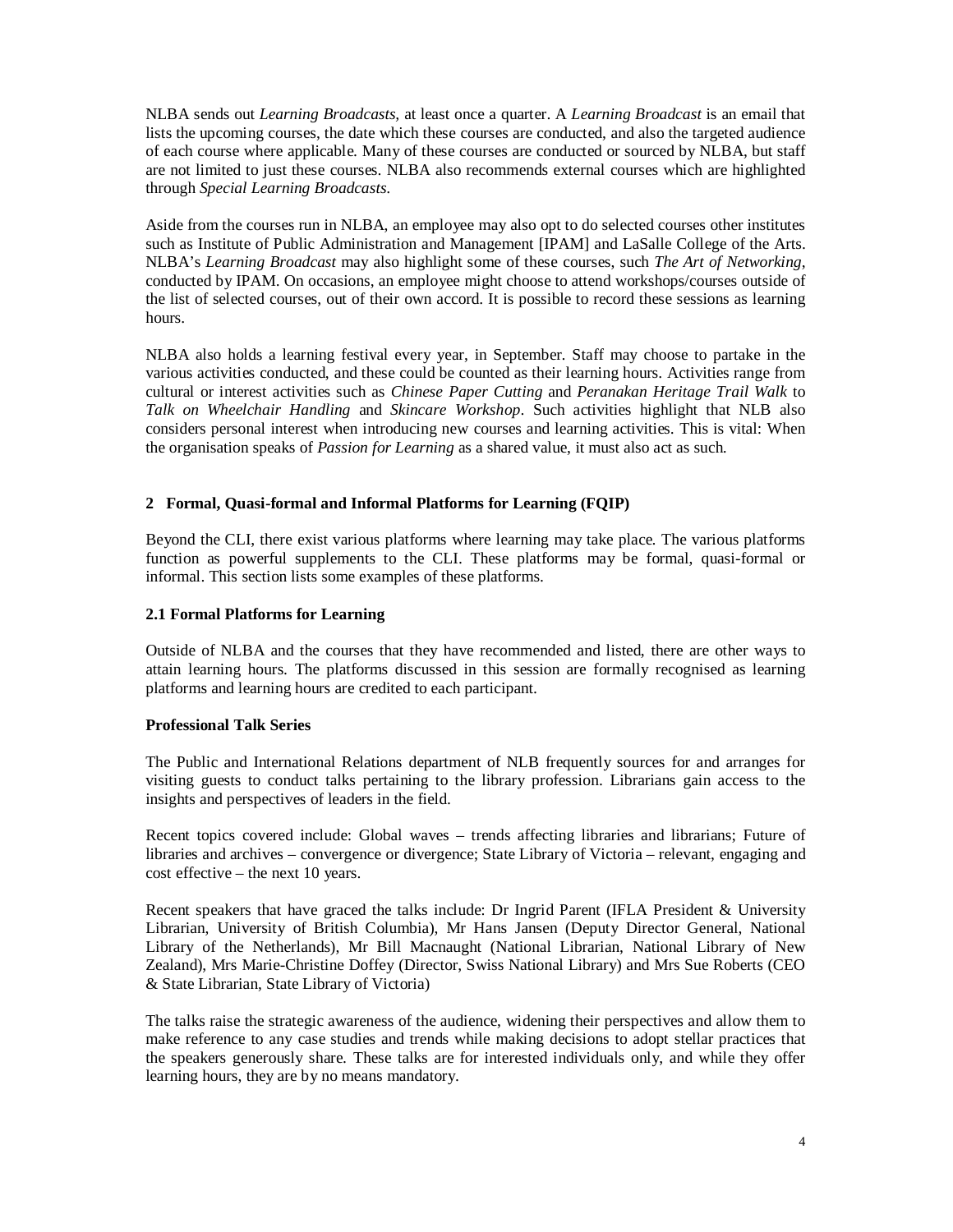#### **Professional Sharing**

A department or division may take the initiative to conduct professional sharing sessions of their own. These sessions may cover a variety of topics of interest to the library professional.

These topics discussed may serve to boost librarians' knowledge of their collection, introduce them to useful tools and applications, share recent successful initiatives and programmes so that librarians could emulate or improvise on successful models, or disseminate information and current trends, or serve to be a channel of information about the plans ahead.

As these sessions are usually facilitated by librarians, these professional sharing sessions allows staff to be part of the learning structure as either an acquirer (audience) or a disseminator of knowledge (presenter). For example, a session in March had various librarians speak on the following topics*: Four iconic authors in Chinese Children's literature; Indian Heroes from print to screen; Using Prezi (a software) for presentations*.

It is also common to have librarians come together and engage in collaborative learning during certain kinds of Professional Sharing sessions. In what is affectionately named, *Storyteller's Cove*, librarians come prepared with a book on a specified theme, congregate in small circles and take turns to tell their story. Effectually, everyone plays the dual role of the learner and teacher.

#### **2.2 Quasi-formal Platforms for learning**

There is the practical notion whereby what is measured gets done, hence the CLI overt request that each employee should learn for 60 hours provides that extrinsic motivation for learning. It is necessary to recognise that people do not only learn in formal learning environments such as a classroom, workshop or seminar setting.

The following are instances which bear only hints of formalised attempts at facilitating learning and falls somewhere between the casual and the deliberate.

## **One Learning Hour**

One Learning Hour (OLH) is a unique NLB initiative which is usually held during office hours, once a month and can be in the form of a talk, sharing session or hands-on session on a nearly any topic, as long as knowledge is shared. OLH is usually a cosy affair, conducted at the individual library branches. It is as much a time for learning, as it is a time for socialising, as the OLH can be on topics as entertaining as learning to make a traditional Malay dessert, balloon sculpting and origami. The OLH often is facilitated and conducted by an employee who has the knowledge or skills to impart.

It is not a session where PowerPoint slides are necessitated and note-taking is compulsory [though sometimes, participants might be sufficiently invested to do it out of their own accord – and these are true moments that exhibit one's passion for learning!]; rather, it is in a relaxing atmosphere of smiles and laughter that these OLHs take place.

This is a great platform where staff can assume by volition, at different times, the position of the teacher, or the learner. The free-form and flexibility allows the staff conducting to talk about subject matters which they are passionate about: this passion is usually contagious and spreads to colleagues.

Of course, given the flexible structure of the OLH, it is entirely welcome to invite a guest expert to disseminate knowledge. To be able to invite external experts is always good. But the true strength of the OLH is the learning climate that it creates, and the message that it sends across: that learning in a group can be an entertaining affair and that the organisation truly endeavours to inculcate a passion for learning.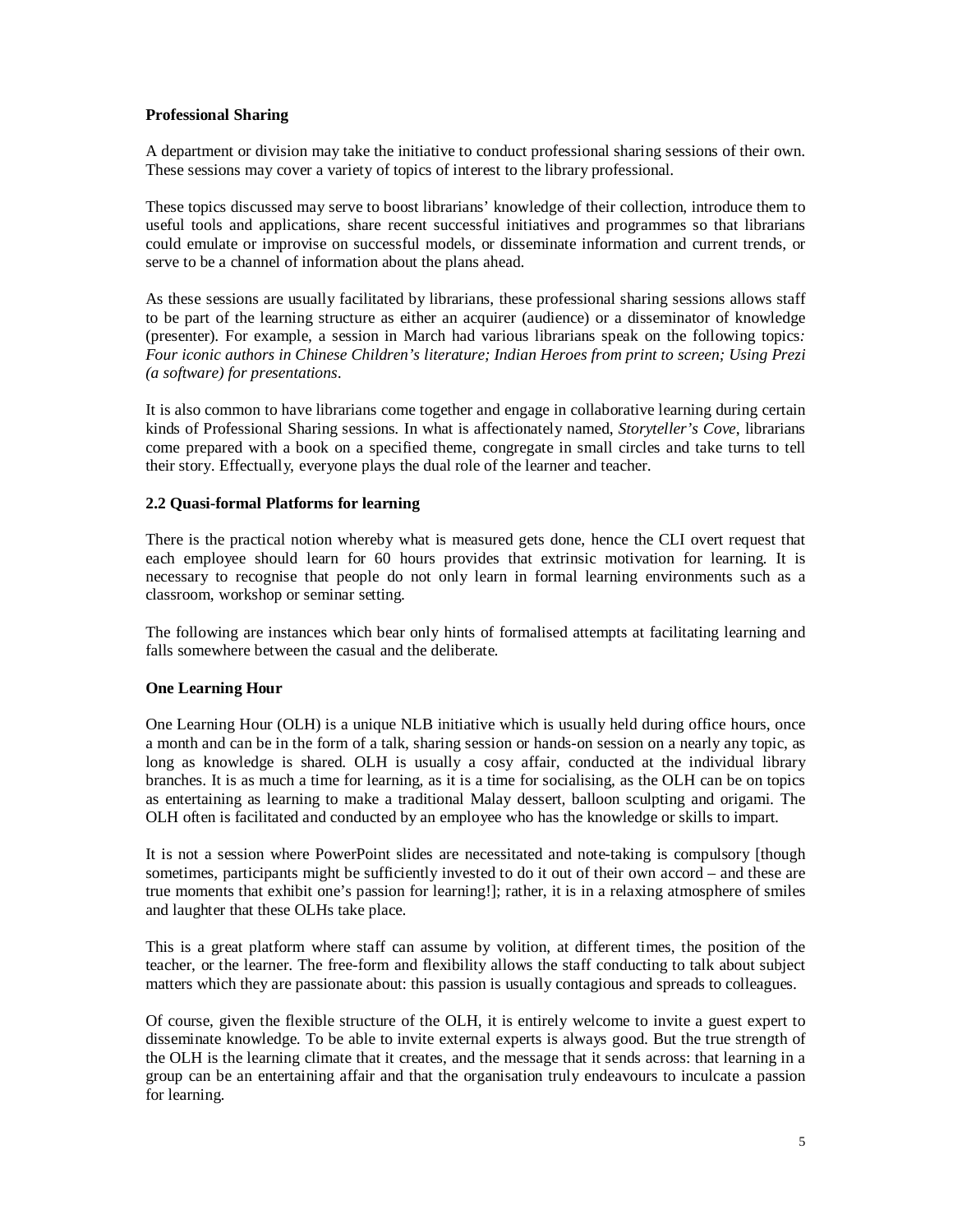To top it off, every hour spent in OLH is officially recorded into the 60 learning hours that staff should sustain annually. Effectively then, since there can be up to twelve sessions of OLH in a year, as many 1/6 of staff learning may take place in the comfortable setting of the OLH.

One might challenge the worth and practicality of the OLH. But when Steve Jobs studied calligraphy, "none of it had even a hope of any practical application… [until] ten years later, when [they] were designing the first Macintosh computer." (Job, 2005) No one really knows how a piece of knowledge would come in handy in the future. Furthermore, libraries are in the business of knowledge. Insofar as possible, we should embrace knowledge in all its forms, and not practice intellectual bigotry. OLH is one way NLB demonstrates its acknowledgement for the importance of learning, without the excess of snobbery.

#### **Current Library Information Postings (CLIPs)**

Current Library Information Postings (CLIPs) is a newsletter alert containing short clippings of articles, reports, conference papers and other resources of interest for management, librarians and executives in NLB. <sup>3</sup>

CLIPs also highlights latest journal articles from NLB's subscribed databases and newly published books related to library and information science for staff's professional reading. CLIPs may present materials pertaining to the following: National and public libraries; professional development of staff; trends and usage of technology and social media by libraries/publishers/content creators; information literacy/reading programmes and initiatives; collection management trends; preservation technology; creative community outreaches, marketing and publicity; technology's impact on user behaviour and trends; and libraries of the future. A record of past CLIPs is also housed in NLB's internal database, so that staff may locate past articles via the search function.

We have categorised CLIPs under quasi-formal platform for learning because any learning achieved from reading the articles featured in CLIPs does not gain anyone learning hours. Nonetheless, it is a potent source of information that comes in the form official monthly emails. Its value lies in encouraging the practice to disseminate knowledge in the form of emails. In the section that follows, we shall see that this practice has been adopted by people from various levels of staff in NLB.

## **2.3 Informal Platforms for learning**

All formal and quasi-formal platforms are initiatives that are official, though the level of formality may differ to a large degree. There is no reason why informal, non-official learning should be unrecognised within the organisation. As we have seen in CLIPs, valuable information and ideas can be transmitted via emails. But while CLIPs may still be considered a quasi-formal mini monthly publication, it is a part of NLB's culture to share interesting information. Consider the following pieces of shared information:

<sup>-</sup><sup>3</sup> Please see Appendix C for a sample CLIPs.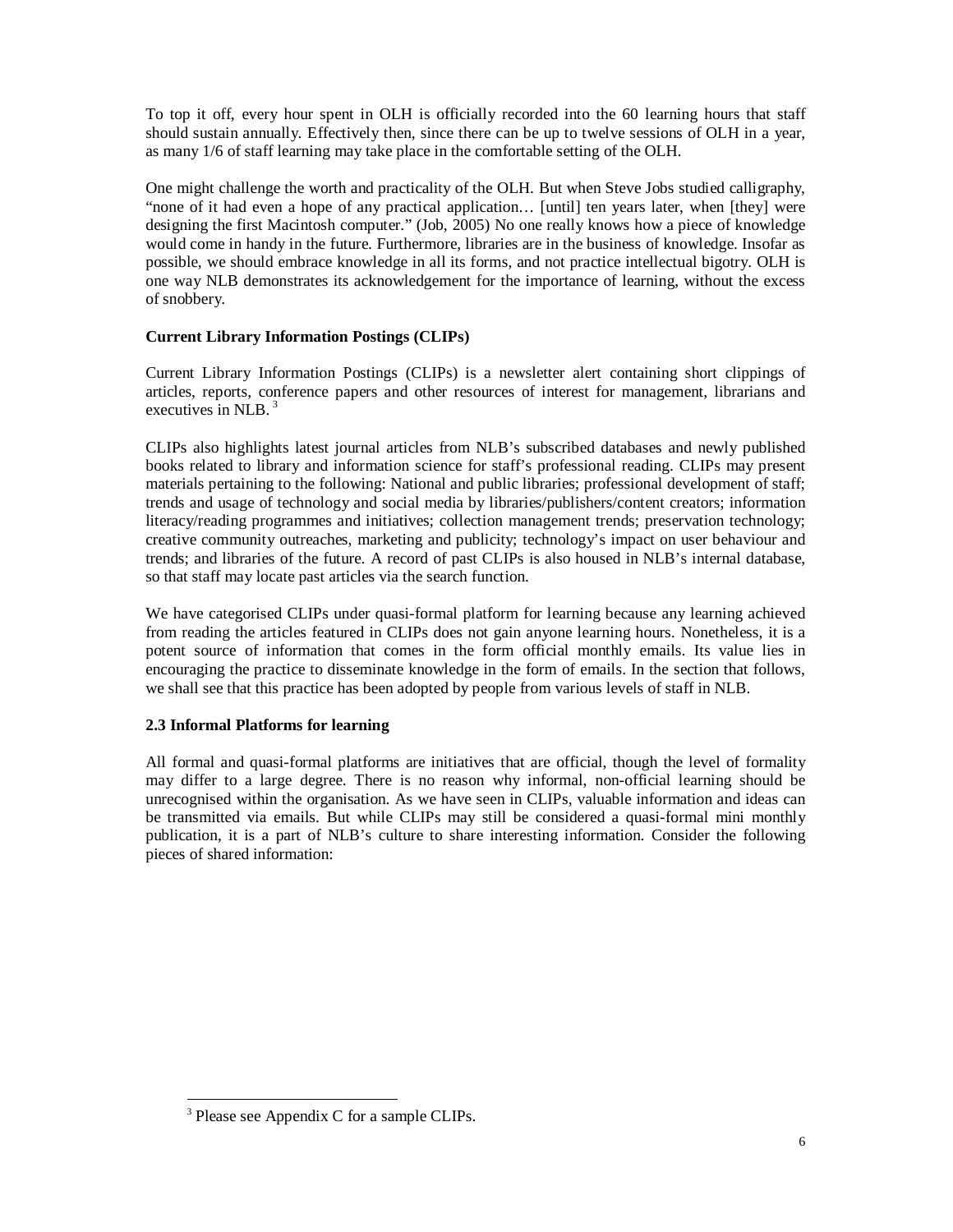

Insert 1: *This beautiful design above was shared by NLB's CEO, forwarded via email.*



Insert 2. *A link to an inspiring story of a man started his own street library. This was sent by NLB's Assistant CEO, via email, to share an interesting library and idea.*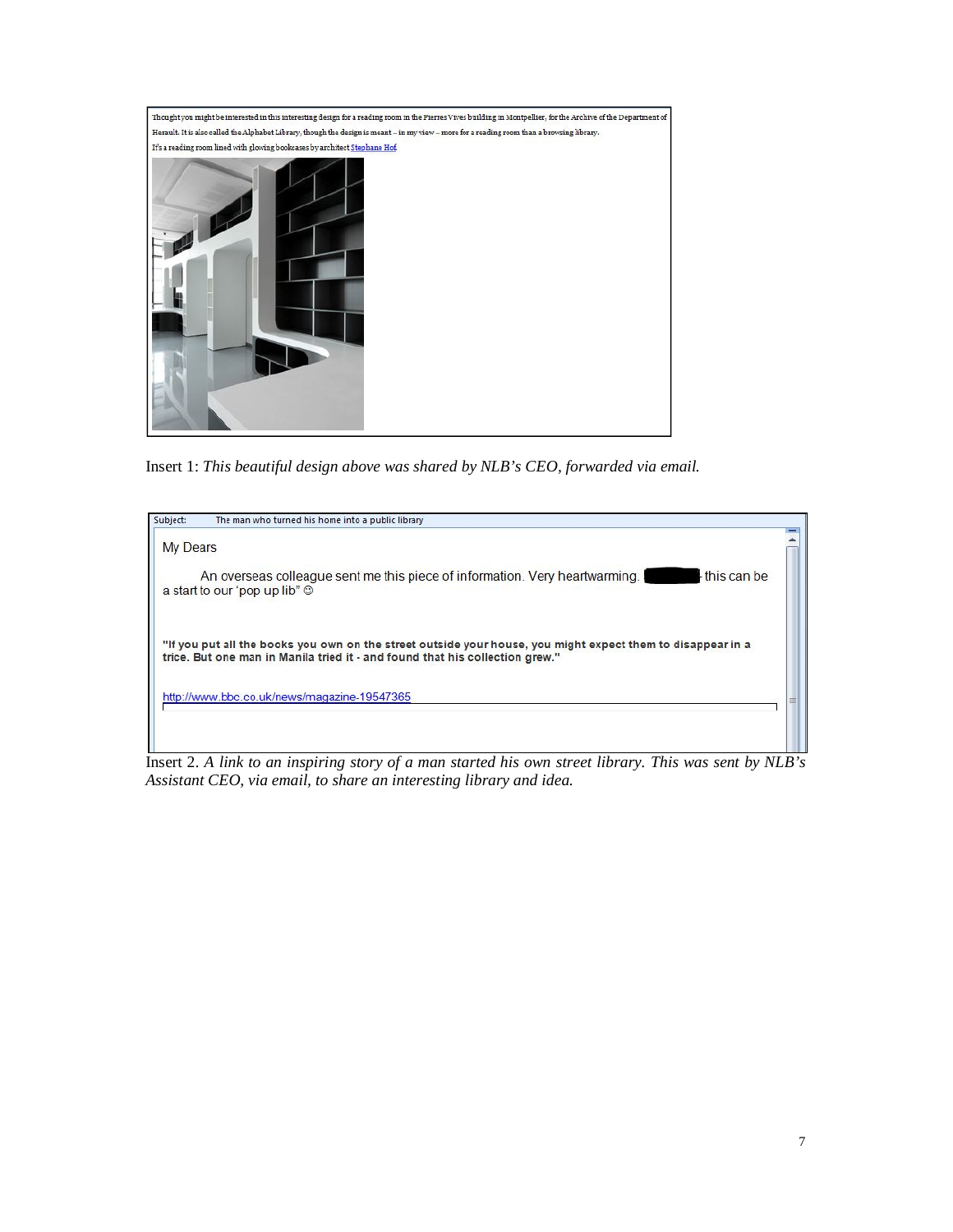

Insert 3. *Interesting book art/quotes, shared by an Asc. Librarian, through email*



Insert 4. *See above on Facebook, a link by a Manager, on library design. (Personal Facebook wall post)*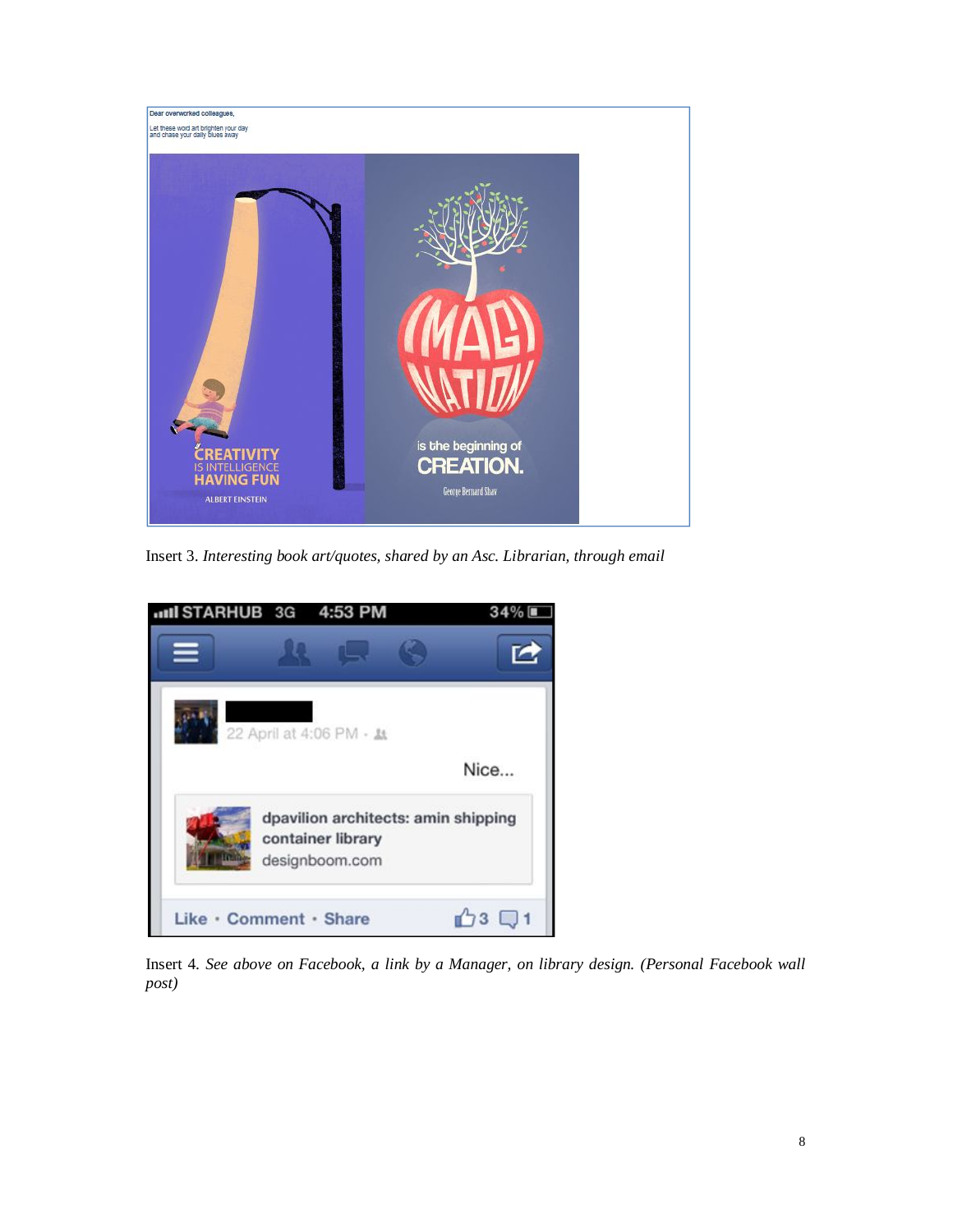

Insert 5. *A Librarian proclaims the joy of a well-attended outreach session. (Personal Facebook wall post, retrieved on 21/4/2013)*

Notice that the management of NLB do use email to convey not merely work matters, but they also point out information that may be (i) inspiring, (ii) interesting, and (iii) library or book related. One might argue that the amount of knowledge gained from these occasional emails is negligible, but they act as an informal stamp of approval, stating by example, that it is fine to do so.

It is not surprising to see emails such as the one sent out by the Asc Librarian, which shares some form of library-related or literary information. This form of informal sharing spills over to social media platforms. Consider the Facebook post by the Manager. Such is an instance whereby sharing of library related knowledge has become something she considers to be personally interesting. This is both an instance of sharing, and a testament that the organisational climate is conducive to cultivating and sustaining interest in library matters.

The joy exhibited by the Librarian and his open sharing on Facebook is yet another instance. It might not appear to facilitate any form of "learning" at a glance, but consider – colleagues from different departments may be able to witness what a good outreach session could look like; colleagues from the same department with similar job scope may understand that such good results are achievable<sup>4</sup>; members of the public may learn about services that a library offers.

<sup>-</sup><sup>4</sup> Also, staff from the same department might be prompted to enquire about best practices that Herman undertakes to make his programmes successful thus shared learning takes place in this instance.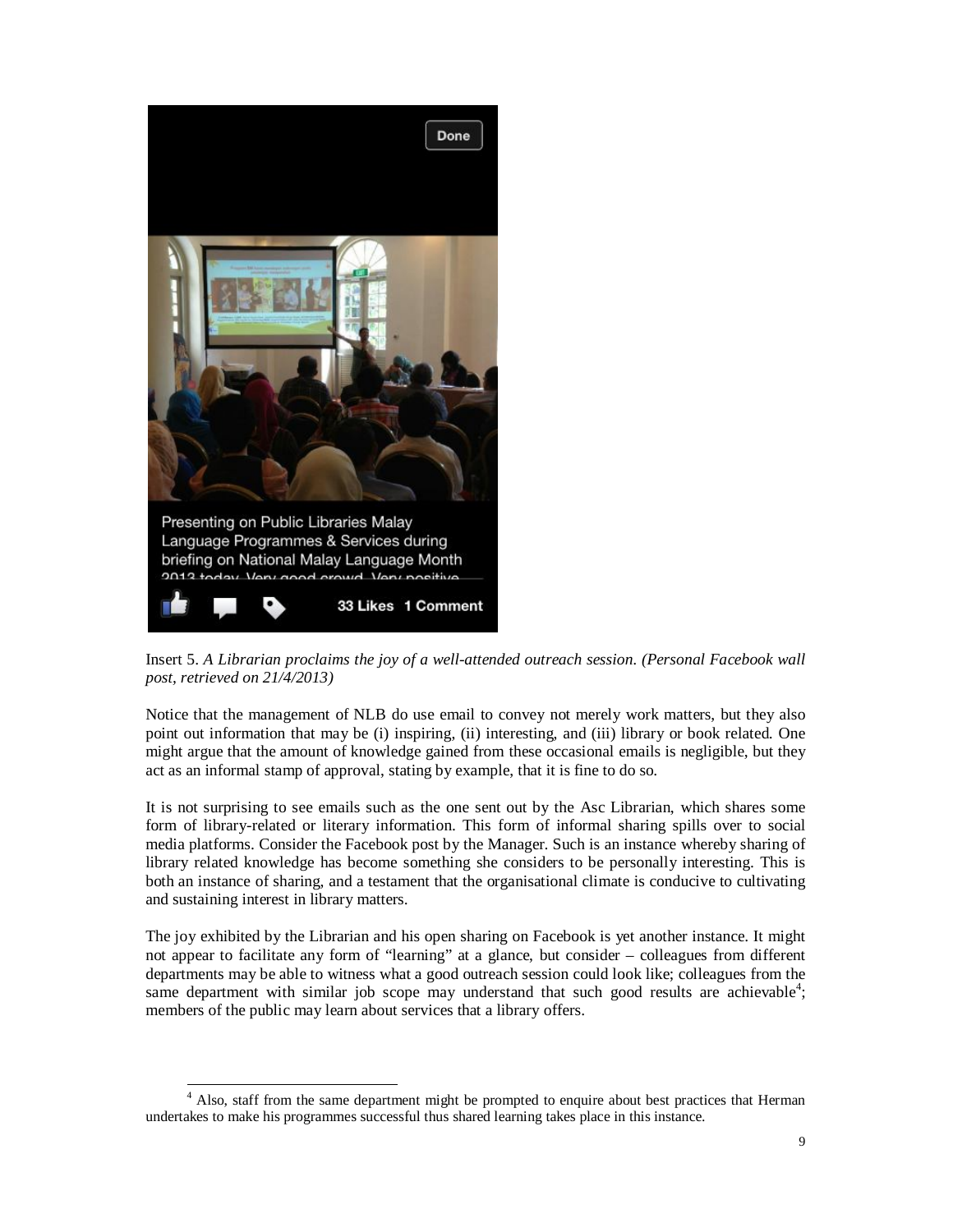To strengthen the point, Senge has also stated that "an organisation must build shared vision and shared mental models to guide local decision makers." (Senge, Jan 2007)

Now let us consider that each staff is a local decision maker in her own right. Suppose a staff receives constant positive and interesting newsfeed that augments and sustains the passion in library matters. If a staff finds these information interesting and engaging, this positive reinforcement would develop into an intrinsic interest in matters of library management, and thus becomes an intrinsically motivated librarian. This librarian in turn, becomes impelled to share her interest and helps to sustain other librarians' interest in the matter. This positive influence has the potential to spread to several or all members in the workplace, thereby weaving a web of increased shared interest in library matters. When it does, a powerful self-sustaining system of motivation now exists, in conjunction with a selfsustaining system of team learning.

#### **3 Beyond-the-position learning**

This section considers the various avenues a staff may develop new skills and capabilities for themselves and for the organisation.

If employees constrict themselves to a narrowly pre-defined job scope, and believe that role to be unshakably cast in stone, then the organisation would be change-adverse and it cannot become a learning organisation. (Senge, Jan 2007) To be a learning organisation, it must have employees that are flexible are possess the capacity to rise beyond narrow job conventions, to adapt and grow to meet the challenge of changing demands.

There are employees who are ready to venture beyond their expected job scope. The question is do they have the necessary support? To be more specific, consider the following two questions:

- i) If they need an avenue to venture beyond their job scope, does the organisation provide it?
- ii) If they require resources and guidance, does the organisation provide them?

NLB's answers to the above questions are the initiatives WITS and Blackbox. These shall be elaborated upon as follows:

#### **3.1 Work Improvement Teams (WITS)**

Across NLB, employees come together to form Work Improvement Teams (WITS). It is a stated requirement in the individual PMP that each employee participates in at least one WITS project annually. WITS aim to encourage three things: Problem Solving, Teamwork and Innovation.

WITS creates the impetus to survey one's environment closely to spot problems – defined as hindrances to performance, obstacles to work flow, defects, complaints, accidents, wastes and such – and then innovate and improve the current state of affairs.

Each WITS team consists of at least 4 members up to a maximum of 10 members. All approved WITS will be awarded a token amount of money. Approved WITS of up to seven members in a team are given a token sum of fifty dollars. Teams with more than seven members are awarded a hundred dollars; hence, this makes having a large team just as plausible (if not more so) where necessary. A larger WITS team includes more employees, who can then generate more ideas and be involved in the entire process of shared learning and innovative thinking. Also, as there is no limit set on the number of WITS that one can be involved in, this encourages employees to get together to form more WITS on top of what is expected of them.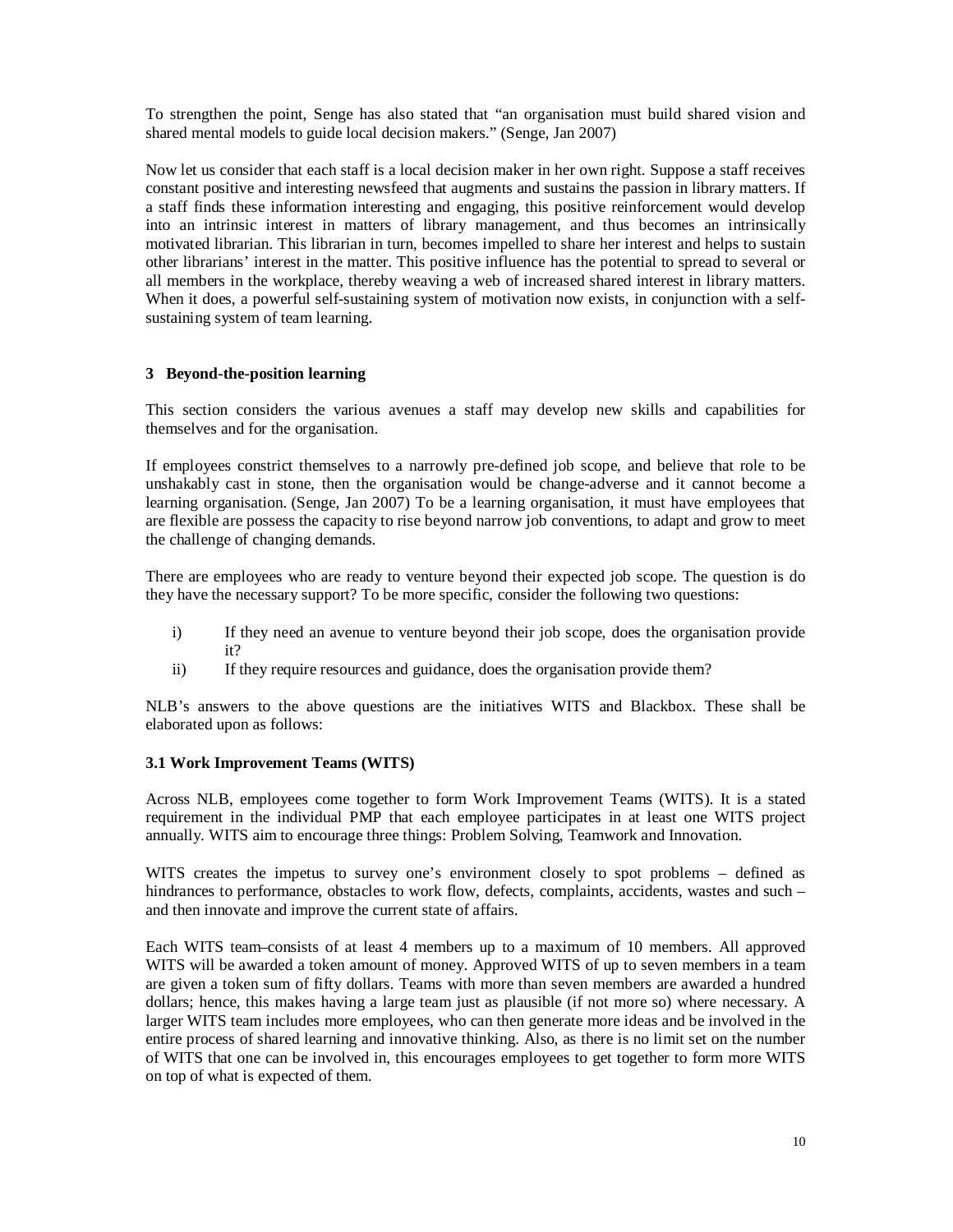One example of a WITS project is the **"I Remember Libraries"** video project. As part of the main programme of NLB's Staff Forum 2012 (an annual forum which points out the year's achievements and future progress to all staff), a series of five videos were made based on the theme, "I Remember Libraries". Instead of merely sourcing for an external company to produce these videos as the current practice for such a big scale event, the WITS video team took up the valiant challenge of creating and producing their very own videos. As the videos are produced by NLB staff instead of hired filming team, NLB successfully achieved an estimated cost savings of \$34, 000 for the organization. The videos that they produced also served as memory records submitted to be archived under the Singapore Memory Project – a nationwide archiving campaign by NLB.

Note that the WITS project does not necessarily have to be aimed at cost savings. There are some projects which are humble yet worthy of implementation. One such project would be to create a cosy reading space in the library for parent-children bonding. In finality, WITS sets the stage for three things to happen in the organisation: (i) teamwork (ii) innovative thinking and (iii) problem solving, process improvement.

As Peter Senge would put it, *"learning in this context does not mean acquiring more information, but expanding the ability to produce the results we truly desire. It is lifelong generative learning. And learning organisations are not possible unless they have people at every level who practice it."* (Senge, Jan 2007)

#### **3.2 Blackbox**

Blackbox is a biannual competition within NLB that encourages teams to come forth to pitch innovative ideas for them to come to fruition. Successful teams would receive support in funding, and also mentorship/training where necessary.

One project that has emerged from 2012's Blackbox is Paperbag productions. This team was intrigued by captivating viral videos often seen in various social media platforms and decided that NLB should have a team to produce videos which are used to promote our library services.

Following the competition, they received training from external parties to polish up their skills. In the spirit of knowledge dissemination, Paperbag productions then conducted a workshop on basic filming for anyone in NLB who was interested. They are now the de facto in-house video production team.

Another illustrious project that has come to life through Blackbox is *Quest*. Research in the years before 2008 revealed that boys from the age group 9-12 are not reading much. A team of librarians began to research on the interests of said target group and came up with the idea of engaging them through trading cards. The trading cards were infused with short flavour texts that culminated into a short story if the whole set of cards were collected.

In 2009, NLB launched *Quest*. This reading initiative to cultivate the love for reading in reluctant readers raised borrowing rates in the target age group by over 25%. *Quest*'s success has spawned two sequels (*Quest 2* & *3)* and also *Conquest* (targeted at older children).

Again, *"learning in this context does not mean acquiring more information, but expanding the ability to produce the results we truly desire."* (Senge, Jan 2007) Through the team who has gained this knowledge, NLB has also gained the same knowledge and expanded its repertoire of organisational capabilities. For each of these projects, it is not just the staff that has *learned,* but the knowledge also belongs now to NLB. (Senge, Jan 2007) *"Learning organisations are not possible unless they have people at every level who practice it."* (Senge, Jan 2007)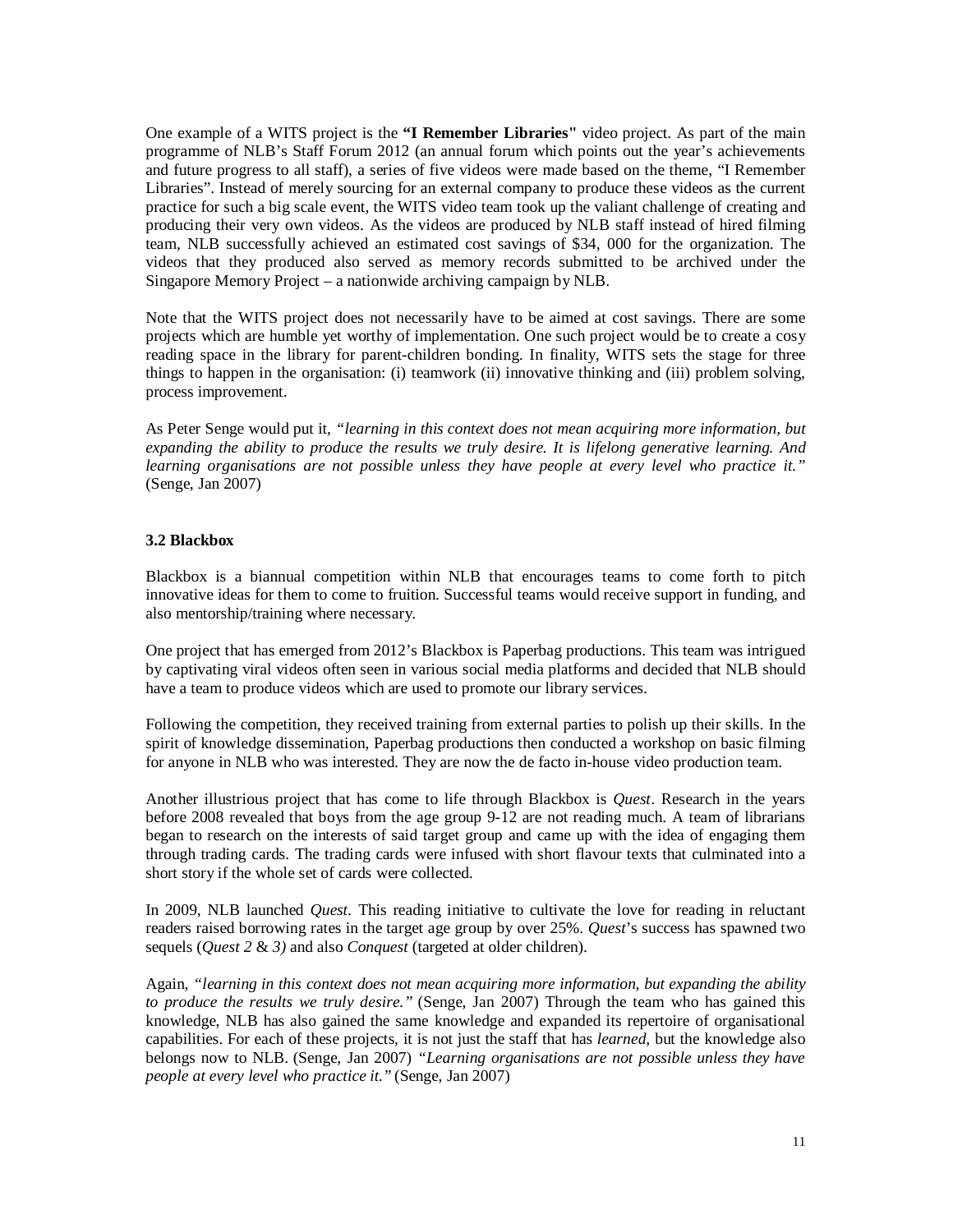#### **Concluding the observations**

If one could be allowed the indulgence of simplification, then one might speak the following of NLB. NLB has in place the CLI, consisting of the PMP, supported by the NLBA, to provide the fundamental knowledge that any staff requires to perform her job. The various platforms are where learners find their nuanced learning preferences and finer learning needs are negotiated. It is also here that we see – especially in the informal learning platforms – that it is the individual interest in literary and library matters that is being stoked. The last section, Beyond-the-position learning, shines a spotlight on the corporation's means to support self-directed learning. Here, learning refers specifically to the kind of learning that empowers an individual's capacity to achieve. Consequently, the organisation, through its pool of evolutionarily competent human resource, instils in itself the edge to learn, grow and thrive with the ever-changing times.

Though if one casts off heurism and examines with keener eyes, then one shall see even in the apparent rigidity of the CLI there persists the necessary room for leisure in learning – relate this to how one may attain several learning hours from quasi-formal platforms such as OLH. Relate this to how one may attain several learning hours from quasi-formal platforms such as OLH and also remember how one may pursue courses outside of the ones conducted by NLBA.

Of course, the measures expounded in this paper are indeed not exhaustive as there are other initiatives that we did not cover in this space. It would be unproductive to isolate any single section discussed above, or indeed any one initiative, and say that it alone elevates the corporate climate into one that incubates and breeds learners. That would be akin to saying that a specific single tree is responsible for the formation of a forest. Rather, it is the sum of every one of these measures, initiatives and infrastructural components that may lend itself to the corporate climate for learning that NLB is determined to sustain.

#### **References**

- Job, S. (2005, 06 12). *Steve Jobs 2005 Stanford Commencement Address*. Retrieved April 24, 2013, from Forbes.com: <http://www.forbes.com/sites/davidewalt/2011/10/05/steve-jobs->2005-stanford-commencement-address/
- Senge, P. (Jan 2007). *The fifth discipline: The art and practice of the learning organisation.* London: Random House.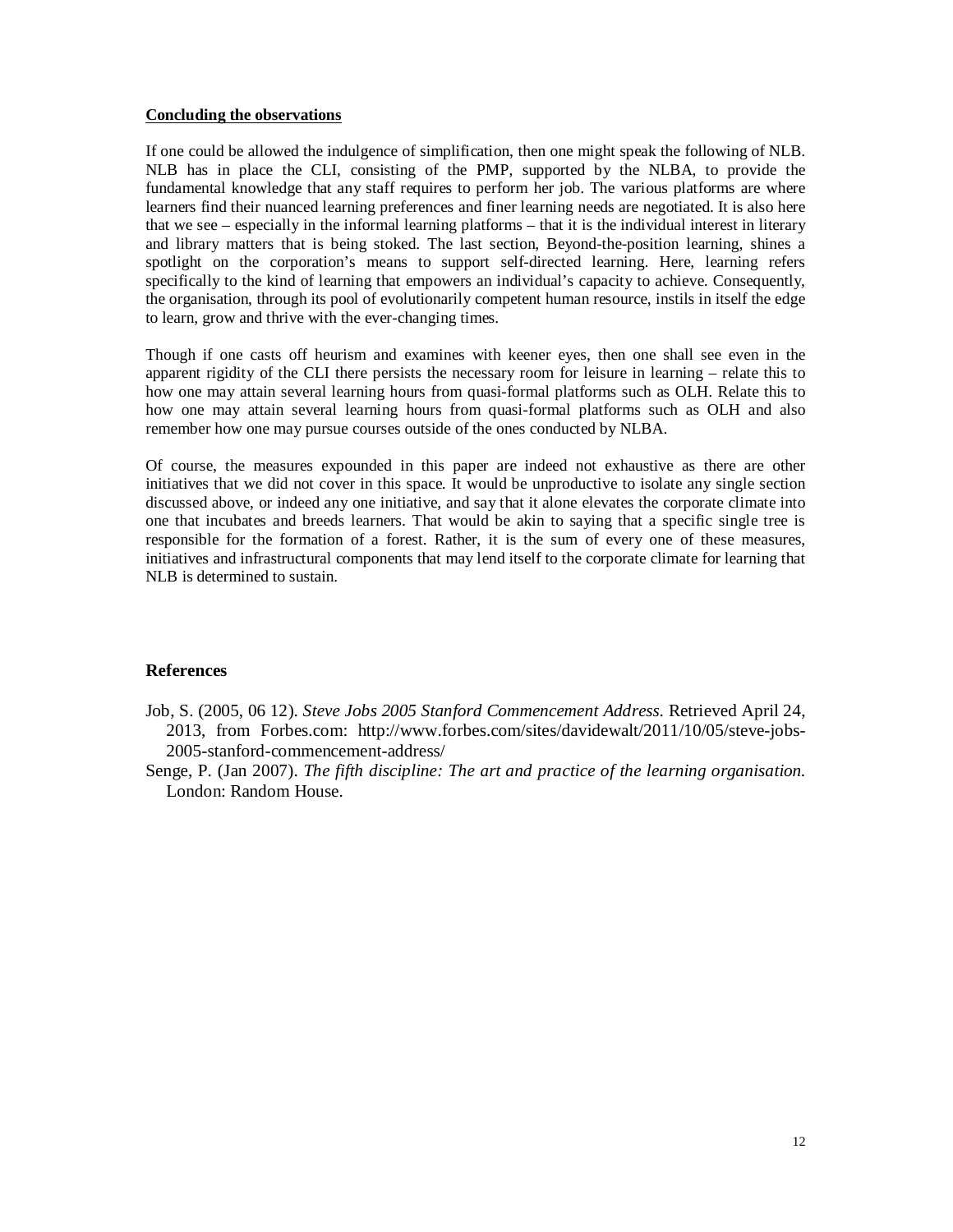

## **Appendix A – Learning Roadmaps**

| <b>Type</b>                                    | <b>Mandatory/Recommended Training Programmes</b>                                                                                                                                                                                                                                                                                                  |                                                                                                                                                                                                                                                                                                                  |                                                                                                                                                                                                                                                                                                                      |  |  |
|------------------------------------------------|---------------------------------------------------------------------------------------------------------------------------------------------------------------------------------------------------------------------------------------------------------------------------------------------------------------------------------------------------|------------------------------------------------------------------------------------------------------------------------------------------------------------------------------------------------------------------------------------------------------------------------------------------------------------------|----------------------------------------------------------------------------------------------------------------------------------------------------------------------------------------------------------------------------------------------------------------------------------------------------------------------|--|--|
|                                                | <b>Support Officer</b>                                                                                                                                                                                                                                                                                                                            | <b>Associates to Assistant Manager</b>                                                                                                                                                                                                                                                                           | <b>Managers and above</b>                                                                                                                                                                                                                                                                                            |  |  |
| <b>Foundational Courses</b><br>(for New Hires) | MCI Family Foundation Programme#                                                                                                                                                                                                                                                                                                                  |                                                                                                                                                                                                                                                                                                                  |                                                                                                                                                                                                                                                                                                                      |  |  |
|                                                | New Staff Orientation Programme*                                                                                                                                                                                                                                                                                                                  |                                                                                                                                                                                                                                                                                                                  |                                                                                                                                                                                                                                                                                                                      |  |  |
|                                                | Admin and Record Management Induction*                                                                                                                                                                                                                                                                                                            |                                                                                                                                                                                                                                                                                                                  |                                                                                                                                                                                                                                                                                                                      |  |  |
|                                                | eLearn 119: Ethics in Action*                                                                                                                                                                                                                                                                                                                     |                                                                                                                                                                                                                                                                                                                  |                                                                                                                                                                                                                                                                                                                      |  |  |
|                                                | eLearn 114: Responding to Crisis*                                                                                                                                                                                                                                                                                                                 |                                                                                                                                                                                                                                                                                                                  |                                                                                                                                                                                                                                                                                                                      |  |  |
|                                                | E-learning: Public Service Orientation Kit (PSOK)*                                                                                                                                                                                                                                                                                                |                                                                                                                                                                                                                                                                                                                  |                                                                                                                                                                                                                                                                                                                      |  |  |
|                                                | Performance Management Programme Training* (for Support Staff)                                                                                                                                                                                                                                                                                    |                                                                                                                                                                                                                                                                                                                  |                                                                                                                                                                                                                                                                                                                      |  |  |
|                                                | AIM Model Workshop (For Associates & above)<br>Service Excellence in NLB*                                                                                                                                                                                                                                                                         |                                                                                                                                                                                                                                                                                                                  |                                                                                                                                                                                                                                                                                                                      |  |  |
|                                                | <b>NLB Budgeting Workshop</b>                                                                                                                                                                                                                                                                                                                     |                                                                                                                                                                                                                                                                                                                  |                                                                                                                                                                                                                                                                                                                      |  |  |
|                                                | A Practical Approach in Managing Projects*                                                                                                                                                                                                                                                                                                        |                                                                                                                                                                                                                                                                                                                  |                                                                                                                                                                                                                                                                                                                      |  |  |
| Service Excellence                             | <b>QSM Library Clinics*</b><br>Inspiring Workshop<br>Responsiveness In Frontline Customer<br>Service: Making Customer Satisfaction A Daily<br>Pleasure<br>Disney Institute-inspired WSQ modules:<br>The Service Innovator<br>WSQ Offer Customised and Personalised<br>Service<br>Lead a Service Team<br>WSQ Lead a Team to Participate in Service | QSM Library Clinics*<br>Inspiring Workshop<br>Disney Institute-inspired WSQ modules:<br>The Service Innovator<br>WSQ Offer Customised and Personalised<br>Service<br>Lead a Service Team<br>WSQ Lead a Team to Participate in Service<br><b>Innovation Processes</b><br>WSQ Lead a Customer Focused Organisation | <b>QSM Library Clinics*</b><br>Inspiring Workshop<br>Disney Institute-inspired WSQ modules:<br>The Service Innovator<br>WSQ Offer Customised and Personalised Service<br>Lead a Service Team<br>WSQ Lead a Team to Participate in Service<br><b>Innovation Processes</b><br>WSQ Lead a Customer Focused Organisation |  |  |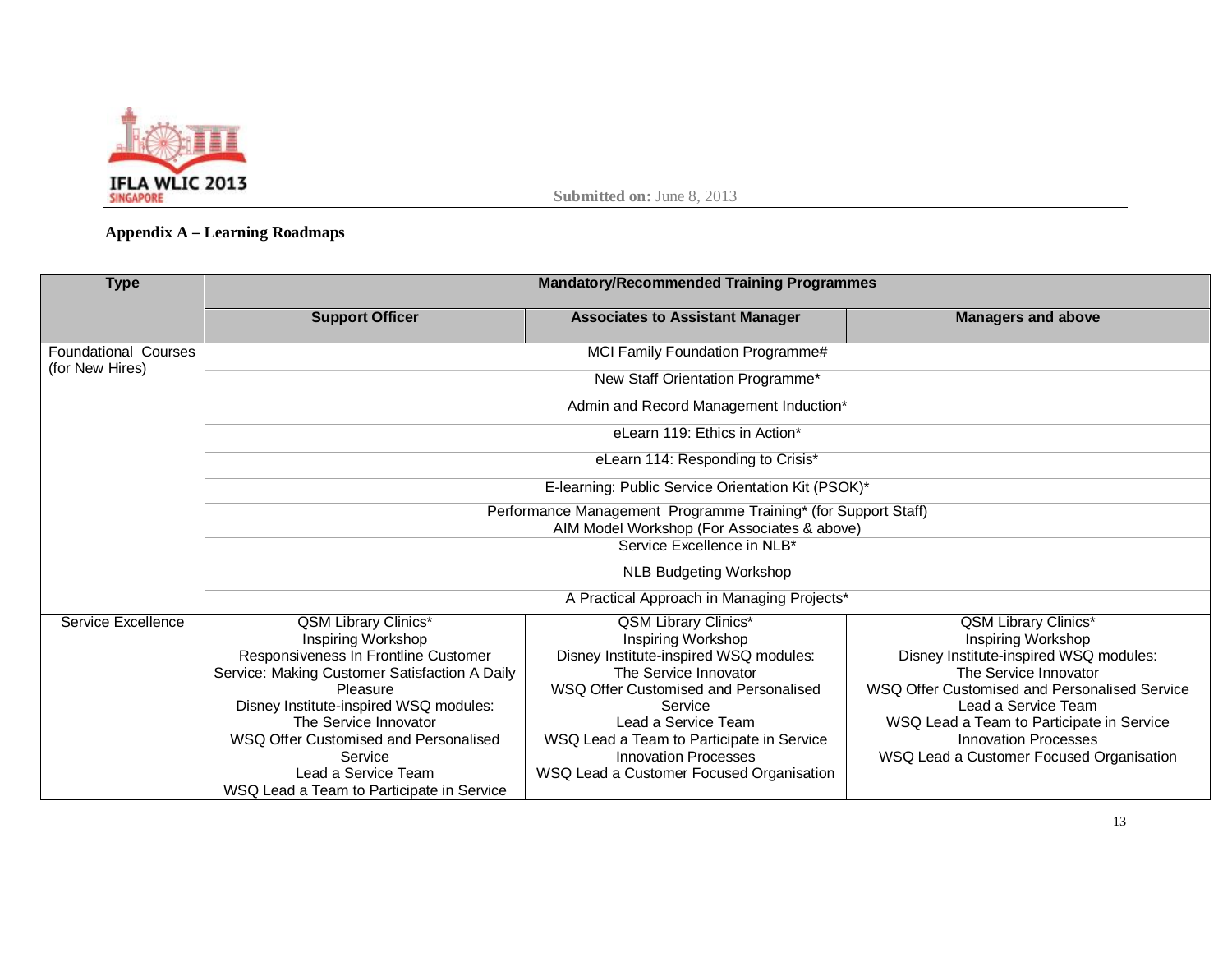|                             | <b>Innovation Processes</b><br>WSQ Lead a Customer Focused Organisation                                                    |                                                                                                                       |                                                                                                                               |  |
|-----------------------------|----------------------------------------------------------------------------------------------------------------------------|-----------------------------------------------------------------------------------------------------------------------|-------------------------------------------------------------------------------------------------------------------------------|--|
| <b>Type</b>                 | <b>Mandatory/Recommended Training Programmes</b>                                                                           |                                                                                                                       |                                                                                                                               |  |
|                             | <b>Support Officer</b>                                                                                                     | <b>Associates to Assistant Manager</b>                                                                                | <b>Managers and above</b>                                                                                                     |  |
| Performance<br>Management   | Performance Management Programme<br>Training                                                                               | AIM Model Workshop                                                                                                    | AIM Model Workshop                                                                                                            |  |
| Procurement                 | Procurement for Non-Procurement Officers                                                                                   | Application Of IM On Procurement<br>Procurement for Non-Procurement Officers                                          | Application Of IM On Procurement<br>Procurement for Non-Procurement Officers                                                  |  |
| <b>Finance Management</b>   | NLB Budgeting Workshop *                                                                                                   | NLB Budgeting Workshop*<br><b>Basic Financial Skills For Public Officers</b>                                          | NLB Budgeting Workshop*<br><b>Basic Financial Skills For Public Officers</b>                                                  |  |
| <b>Project Management</b>   | Not applicable                                                                                                             | A Practical Approach in Managing Projects                                                                             | A Practical Approach in Managing Projects                                                                                     |  |
| Innovation                  | The Back of the Napkin Workshop                                                                                            | The Back of the Napkin Workshop                                                                                       | The Back of the Napkin Workshop                                                                                               |  |
| Productivity<br>Management  | Process Mapping & Analysis                                                                                                 | Process Mapping & Analysis<br>Fireside Chat With Public Service Leaders (PSLs)                                        | Process Mapping & Analysis<br>Fireside Chat With Public Service Leaders<br>(PSLS)                                             |  |
| Community<br>Engagement     | Facebook - A Tool For Better Public<br>Engagement                                                                          | Facebook - A Tool For Better Public Engagement<br>The Arts of Networking                                              | Facebook - A Tool For Better Public<br>Engagement<br>The Arts of Networking                                                   |  |
| <b>Information Literacy</b> | E-learning: Internet Search Skills<br>E-learning: Responsible Blogging<br>E-learning: Awareness of New Media               | E-learning: Internet Search Skills<br>E-learning: Responsible Blogging<br>E-learning: Awareness of New Media          | E-learning: Internet Search Skills<br>E-learning: Responsible Blogging<br>E-learning: Awareness of New Media                  |  |
| Re-employment               | Plan NOW for Your Retirement and Re-<br>Employment for Division 2 & 3 Officers<br>eLearn 127: Recipe for Active Retirement | Plan NOW for Your Retirement and Re-Employment<br>for Division 1 Officers<br>eLearn 127: Recipe for Active Retirement | Plan NOW for Your Retirement and Re-<br><b>Employment for Division 1 Officers</b><br>eLearn 127: Recipe for Active Retirement |  |